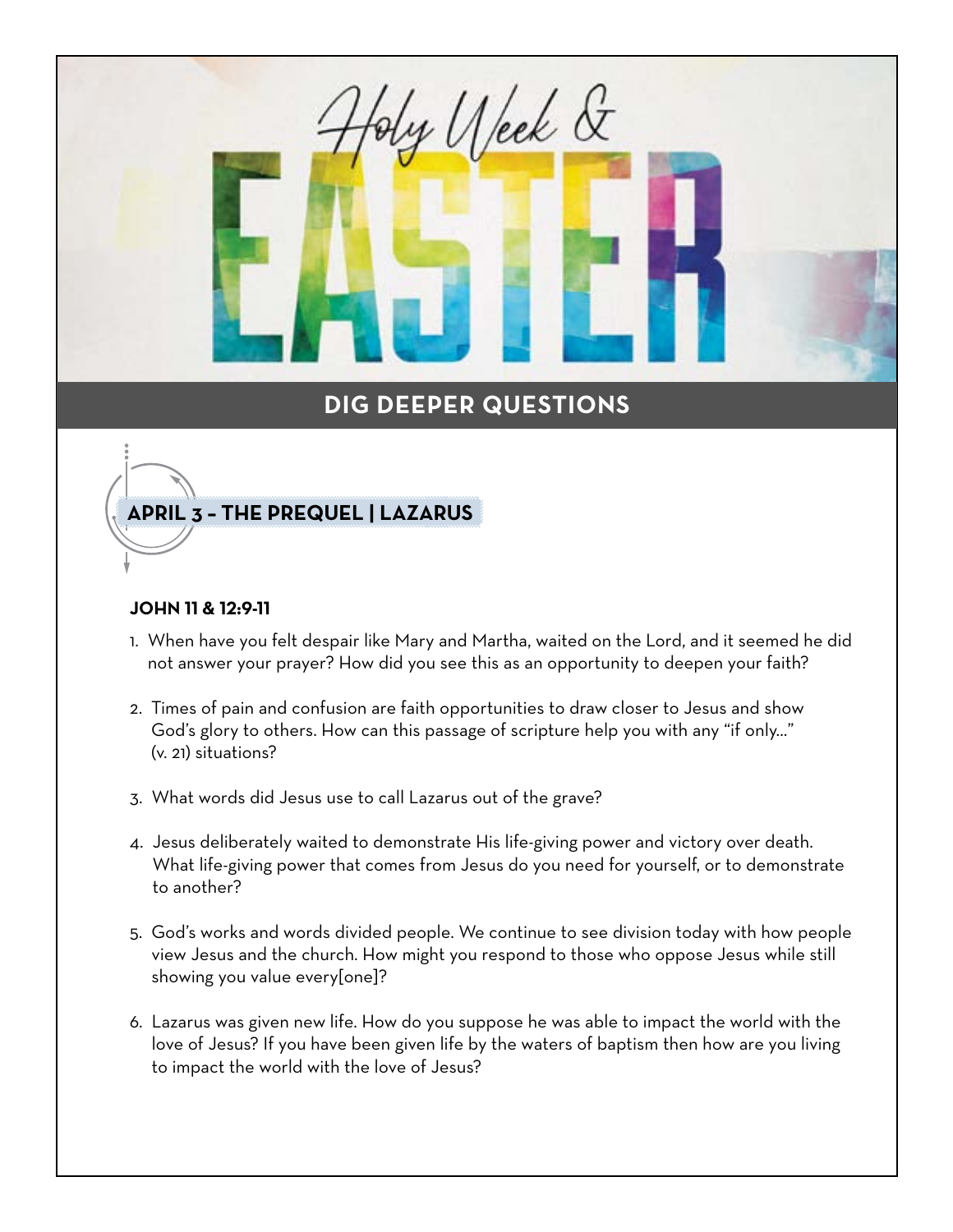y Ueek &

#### **APRIL 10 – PALM SUNDAY | 2 DISCIPLES AND A CROWD**

#### **MATTHEW 21:1-11**

- 1. Jesus told the two disciples to go into the village and get the donkey and colt. The owner needed only be told, "The Lord needs them." How willing are you to obey Jesus without questioning Him? Which of your possessions; money, time, talent, and family are available to Him?
- 2. Jesus rode the colt, representing peace, into Jerusalem and fulfilled prophesy (Zechariah 9:9). When have you experienced the peace that only Jesus can offer? How has that experience changed your life? Who do you know who needs the Prince of Peace today?
- 3. The people recognized Jesus as the rightful King waving palm branches and shouting "Hosanna". In what ways do you praise the Lord? What changes might you make to give Him praise every day?
- 4. Jesus began His journey toward the cross on Palm Sunday and we know He won the battle over sin and death. How does the reality of what Jesus did for you change the way you will celebrate Him this week? Who will you pray for and invite to church Easter Sunday?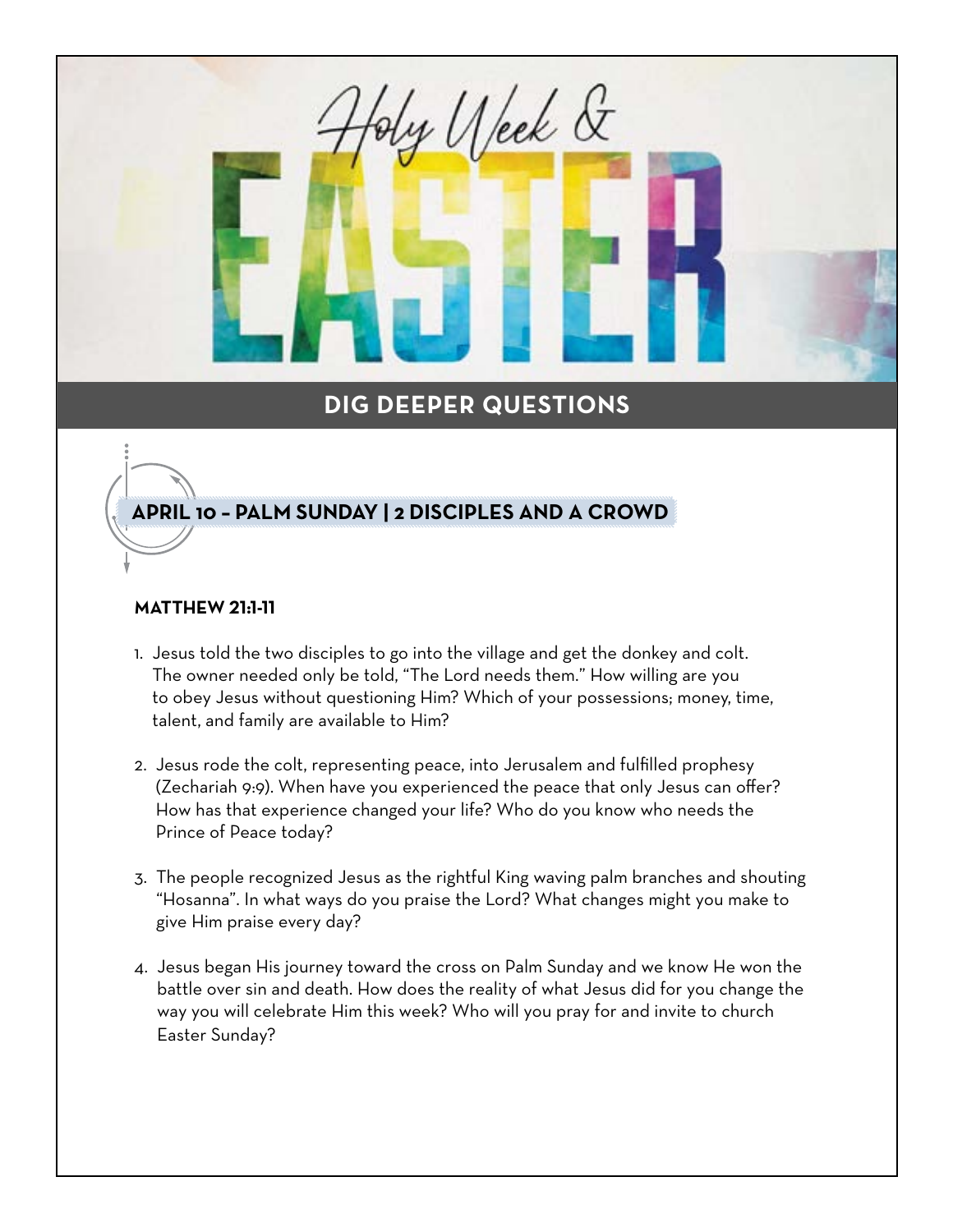y Ueek &

#### **APRIL 14 – MAUNDY THURSDAY | PETER**

#### **LUKE 22**

- 1. Jesus sent Peter and John to prepare for the Passover meal. What might the Lord be asking you to do for Him today? It might be to volunteer with kids or students, maybe with a Step Out opportunity? Are you being called to lead an adult small group? How will you respond and follow Jesus?
- 2. Peter refused to accept Jesus' humility. What ways can you show that kind of humility to others?
- 3. Consider the ways Jesus showed patience to his enemy, his circumstances and even to Peter. When have you experienced Jesus' patience? How did that change you? How difficult is it for you to show patience to your enemy or circumstances?
- 4. Jesus prayed for Peter's faith not to fail. Who do you know that may be facing trials or uncertainties needing you to pray for their faith not to fail? Who do you know that might not know the faith you have in the grace of Jesus and how will you share your faith with them?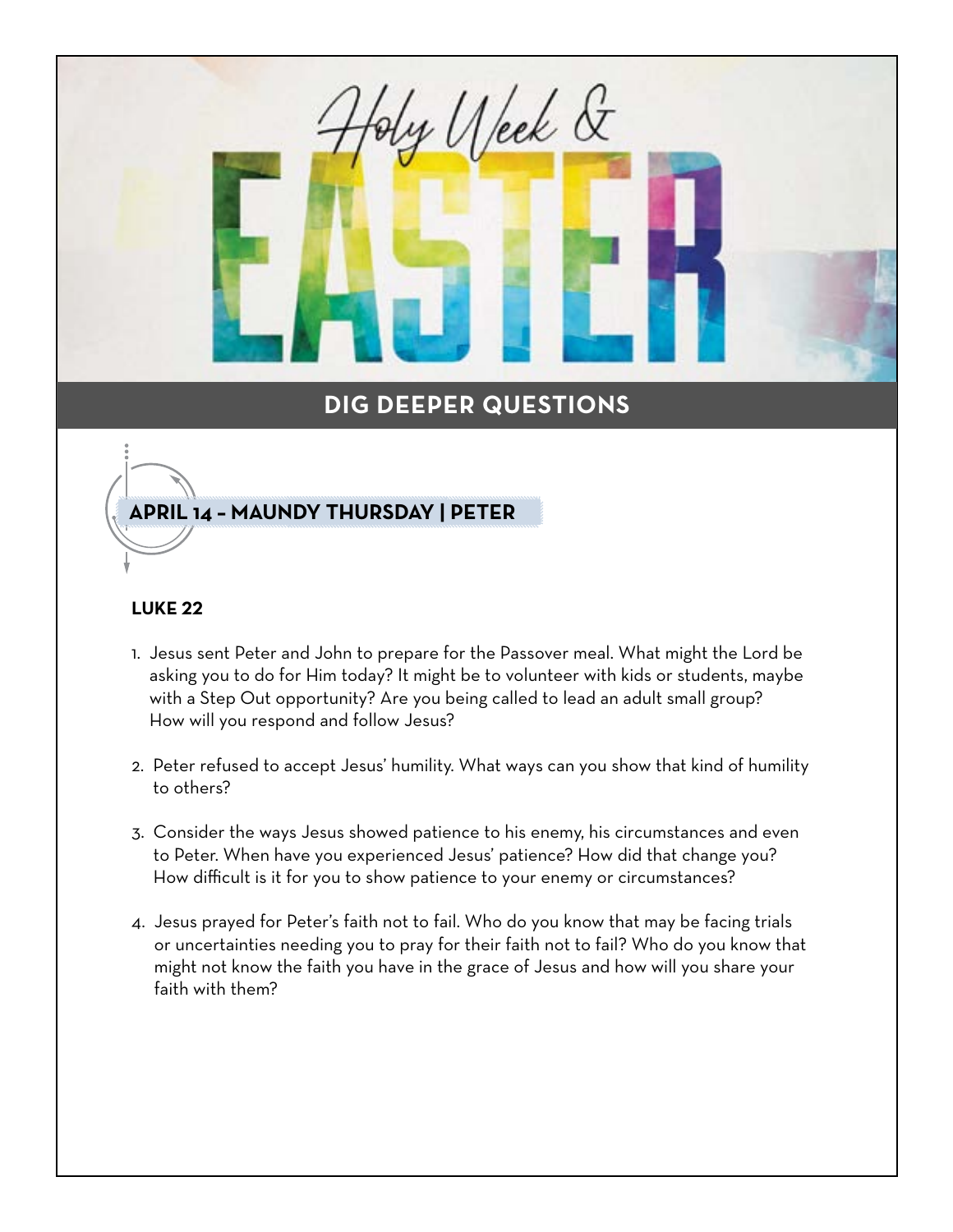y Ueek &

#### **APRIL 15 – GOOD FRIDAY | SIMON OF CYRENE**

#### **LUKE 23:26-31**

- 1. What do you consider to be a heavy weight to carry and how willing are you to carry the 'cross' for Christ's kingdom? (See Matthew 16:24-26)
- 2. Have your plans ever been interrupted by an unforeseen event? How did your attitude toward the situation impact others with the love of Jesus?
- 3. Simon happened to be the person the Roman soldier picked to carry the cross. We do not know much about him. There is no mention of Simon knowing about Jesus yet he played a significant part in Christ's death. We do know about Jesus and we also played a part in His death on the cross through our sin. How does the truth that we played a part in Jesus' death impact your thoughts, your heart for Him and your actions?
- 4. God allowed Jesus to die a criminal's death, yet he was innocent of sin. Consider the penalty of judgment those who reject Jesus will face. How can the truth of God's coming judgment on the world interrupt the way you live? Who do you know that needs to hear about Jesus' gift of salvation?